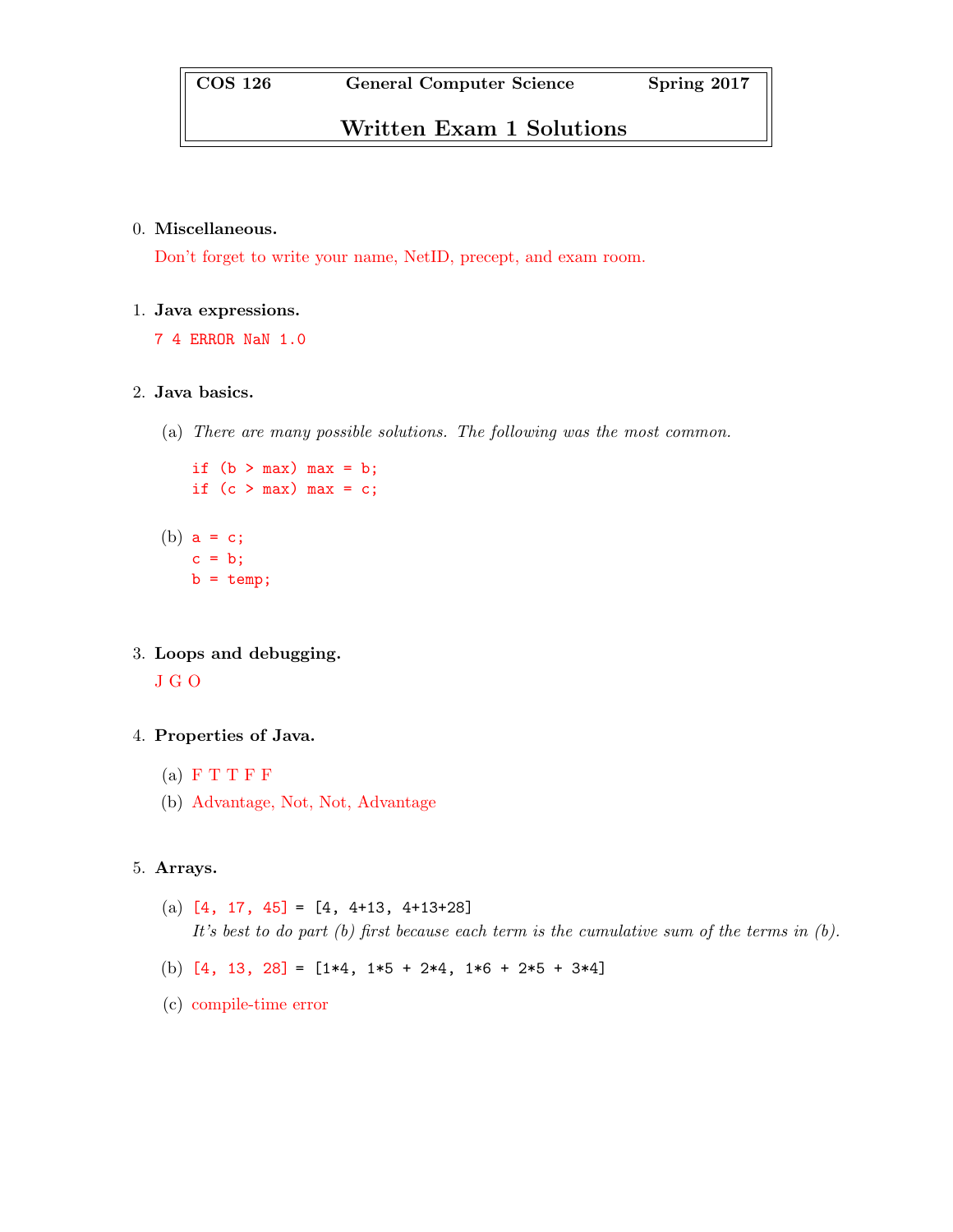## 6. Functions and booleans.

(a) CLDLEL

The letters C, D, and E can be permuted in any order. ELGLIL (and permutations of E, G, and I) are alternative solutions but poorer style.

```
public static boolean minority(boolean x, boolean y, boolean z) {
    int count = 0;
    if (x) count++;
    if (y) count++;
    if (z) count++;
    return count <= 1;
}
```
(b) GBIFA

The solution is unique.

```
public static boolean minority(boolean x, boolean y, boolean z) {
    if (x && y) return false;
    else if (x || y) return !z;
    else return true;
}
```
- 7. Functions and arrays.
	- (a) 4, 8, 12, 16

The halve  $2()$  function mutates the argument array by dividing each elements by 2. It is called twice.

(b) 16, 32, 48, 64

The halve3() function never modifies an element in the argument array  $a[]$ .